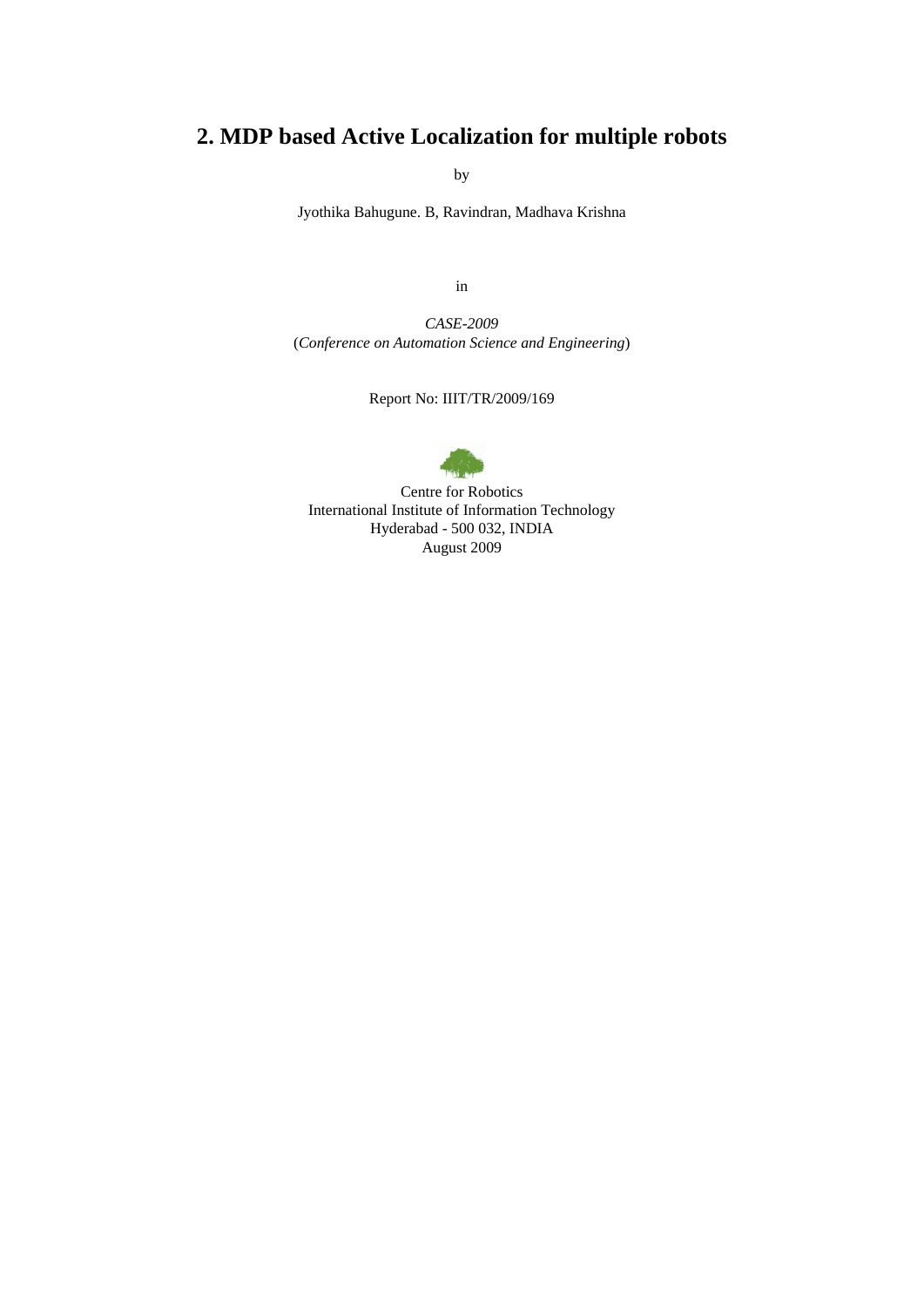# **MDP based Active Localization for multiple robots**

Jyotika Bahuguna, B. Ravindran and K. Madhava Krishna

*Abstract***— In environments with identical features, the global localization of a robot, might result in multiple hypotheses of its location. If the situation is extrapolated to multiple robots, it results in multiple hypotheses for multiple robots. The localization is facilitated if the robots are actively guided towards locations where it can use other robots as well as obstacles to localize itself. This paper aims at presenting a learning technique for the above process of active localization of multiple robots by co-operation. An MDP framework is used for learning the task, over a semi-decentralized team of robots hereby maintaining a bounded complexity as opposed to various multi-agent learning techniques, which scale exponentially with the increase in the number of robots.**

#### I. INTRODUCTION

To navigate reliably in an enviornment and to perform tasks like map-building, mobile robots must know where they are. Therefore, estimating the position of a robot based on sensing and motion is one of the fundamental problems of mobile robotics. The various flavours of the localization problem are characterized by the type of knowledge that is available intially and at run-time. Local localization is the correction of the dead reckoning errors in the robot's position due to odometry. In this case, the initial pose of the robot is known. Global self-localization addresses the problem of localization with no apriori information i.e. a robot is not told its initial pose but instead has to determine it from scratch. A hypothesis is a probable location  $(x,y)$  in the map that a robot might be in. In environments which possess relatively few features that enable a robot to unambiguously determine its location, global localization algorithms can result in multiple hypotheses about the location of the robot. This is inevitable as the local environment seen by a robot repeats at other parts of the map. The global localization method is called passive localization if the robots motion is not aimed at facilitating localization. It is termed as 'active localization' if the robots plans every movement such that localization is facilitated. The complexity of the problem can be used to its advantage if there are multiple robots trying to localize. By using active localization, the robots can use each other's relative pose as well as obstacles to localize.

In general, the work on active localization has been limited when compared to passive localization. The pioneering work has been from [1] and [2]. In [1], a method of active localization based on maximum information gain was presented. Dudek et al. [2] presented a method for minimum distance traversal for localization that works in polygonal environments without holes that they have shown to be NP-Hard. In [3], the enviornment's ambiguity in the terms of observation and robot's ambiguity in pose is modelled as a POMDP and an optimal strategy to move to the target location is devised. In [4], this method is extended by estimating actions which allow the robot to improve its position estimation. All the above methods tackle the problem for a single robot. [5] devises a Bayesian approach to enable the robots to calculate the relative poses of every other robot. Since it only estimates the relative pose, it is unable to perform global localization. [6] uses Partially Observable Stochastic Games to solve a multi-agent co-operative problem in a fully distributive fashion. Since it is decentralized the cross product of the action and the observation space is considered, which exponentially increases the complexity with the increase in the number of robots. In [7], the problems of large joint action and state spaces is mitigated by using a multi-agent MDP that reduces the search space for an optimal action set by considering just the upper and lower bounds of the single agent MDPs. But this method requires isolated training of each agent seperately before undertaking the task as a team. The method presented here enables all the agents to get trained simultaneously, leading to faster convergence. The only optimal known solution to the above problem has been provided by [8], [9]. An extension with a learning framework to the same is intended in this paper. The improvement over [8], [9] is its semi-distributed nature as opposed to completely centralized nature of the former. Since the agents are loosely coupled, they take advantage of robot-robot detection if applicable, and continue trying to localize with the help of enviornment, if not. This also brings in a certain level of autonomy with respect of the number of agents. The paper is organized as follows: Sec II explains the problem of Active Localization in detail, Sec III describes the framework used, Sec IV explains the basic algorithm and the MDP formulation, Sec V talks about the results in simulation and Sec VI concludes by stating the scope of further work.

Jyotika Bahuguna is a student at Robotics Research Lab,Department of Computer Science and Engineering, IIIT Hyderabad, Andhra Pradesh, India jyotika@research.iiit.ac.in

B. Ravindran is with Department of Computer Science and Engineering, IIT Madras , Chennai, India ravi@cse.iitm.ac.in

K. Madhava Krishna is with the Robotics Research Lab, Department of Computer Science and Engineering, IIIT Hyderabad, Andhra Pradesh, India mkrishna@iiit.ac.in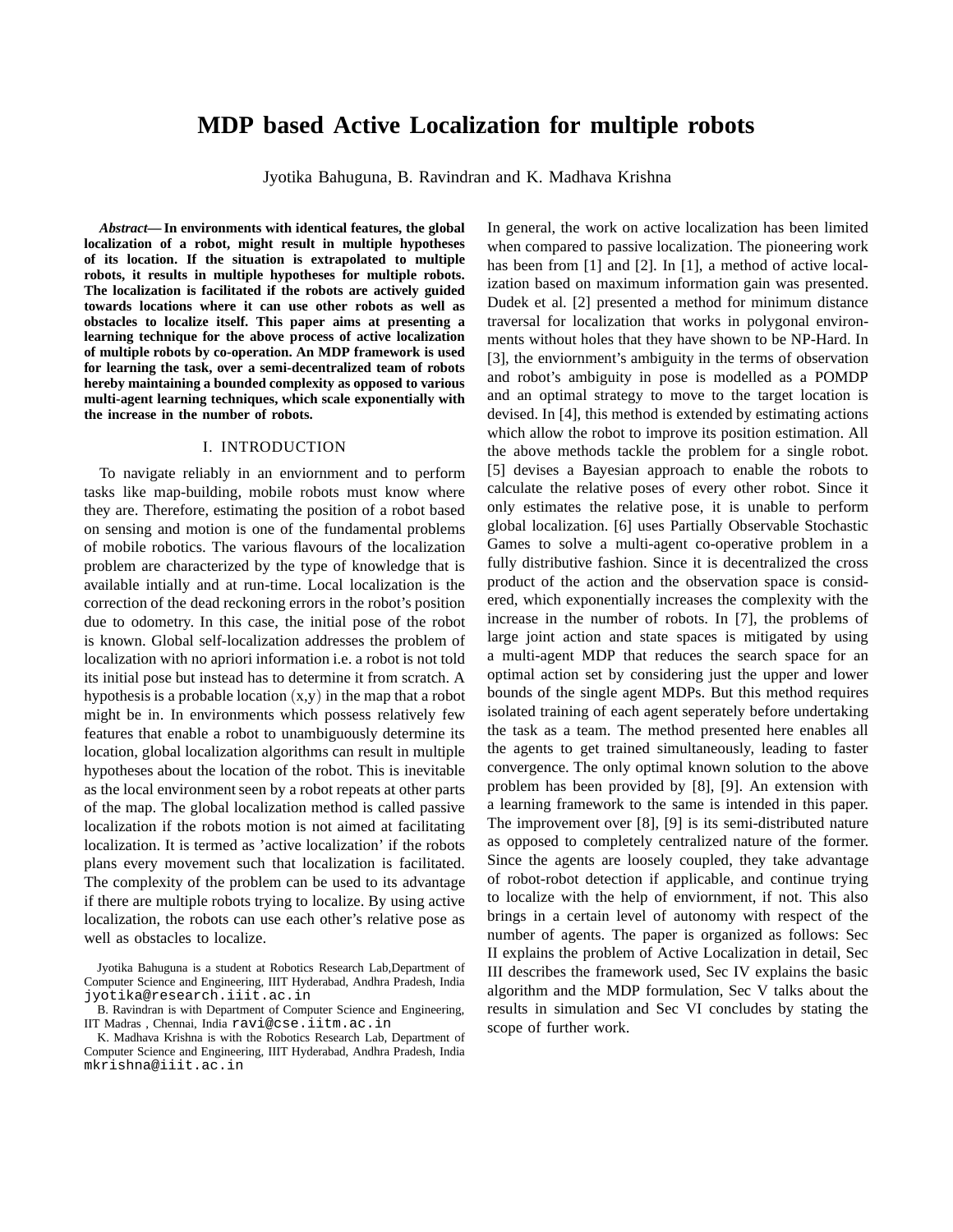#### II. ACTIVE LOCALIZATION

In order to localize, the robot uses its sensor readings of the enviornment. In highly symmetrical enviornments (Figure 1), like office spaces with similar cubicles, or corridors with symmetric rooms or evenly spaced pillars,the sensor readings for a position are replicated at various positions in the map. This results in multiple hypotheses for a robot's pose. With every hypothesis is associated a value that defines the probability of robot being in that hypothesis. The probabilities are calculated using Markov localization method [13]. Markov localization addresses the problem of state estimation from sensor data. It maintains a probability distribution over the space of all possible hypothesis of a robot. The probabilistic representation allows it to weigh these hypotheses in a mathematically sound way. To actively localize, a robot should move towards the locations which promise the highest information gains. When a group of robots are involved in the scenario, robot-robot detections can be used along with the map feature detection to speed up the localization. The robot is considered localized when it converges to a single hypothesis.



Fig. 1. Symmetrical enviornments: Cubicles in an office

#### III. MARKOVIAN DECISION PROCESSES

A finite MDP is defined as a 4-tuple (S,A,P,R) , in which S is the finite set of states, A is the finite set of actions, P is the transition probability function and R is the reward function. The dynamics of the enviornment is defined by the transition probability function

$$
P: S \times A \times S \to [0,1] \tag{1}
$$

The reward function is defined as a real value bounded function

$$
R: S \times A \times S \to R \tag{2}
$$

 $R_{ss'}^a$  is the reward of taking action *a* in state *s* and landing in state *s'*. A value function  $V^{\pi}(s)$  is to be estimated, which determines the value of state *s* under a policy  $\pi$ , i.e the expected return when starting in *s* and following the policy  $\pi$  thereafter. The solution of the value function is given by the Bellman optimality equation. For all  $s \in S$ :

$$
V(s) = max_{a \in A} (\sum_{s'} P_{ss'}^{a} [R_{ss'}^{a} + \gamma V(s')])
$$
 (3)

The Bellman equations can be solved using iterative algorithms, where we start with an initial guess  $V_0$  and iterate for every state *s*:

$$
V_{k+1}(s) = max_{a \in A} (\sum_{s' \in S} P_{ss'}^a [R_{ss'}^a + \gamma V_k(s')])
$$
 (4)

As  $k$  goes to infinity,  $V_k$  converges to the optimal policy, V ∗ .

### *A. Framework*

In this work, we model the problem of active localization as a MDP. A location hypothesis of a robot is a probable location  $(x,y)$  in the map, a robot can be in. Consider a workspace populated by robots, each of them having such multiple location hypotheses. A probabilty distribution over all location hypotheses of a robot constitutes a belief state for that robot. And belief states for all robots constitute the state space for the MDP. The problem is to move these robots to locations so that each of the robot localizes in an optimal fashion. Frontiers [10] are boundaries separating the seen and the unseen. The frontiers are considered as good places to move to, since they are easier to compute and provide a sufficient set of places to move, to converge to a single hypothesis. The orientation is considered to be known through a compass installed on the robot. The robots can detect each other with help of an IR transreciever which provides the angle and the distance from the robot detected. This experimental setup has been tested and can be safely assumed to work quite robustly. The belief state calculation involves the method of Markov localization. It starts by assuming the belief of a robot as an uniform distribution over all positions in the map. The query to the sensors yield a set of readings which are tried to match with the readings at different locations in the map. This belief can be multimodal if there are no unique features in the map. If its unimodal, the robot is considered to be localized. Clustering is performed over all positions in the map, which have a belief value greater than some pre-defined threshold. The number of clusters define the number of hypotheses for a robot and the probability associated with them forms the belief value. These set of hypotheses for a robot is defined as a belief state of the robot. The action space consists of actions that lead to the different frontiers visible from a position. The reward is calculated intuitively on the basis of the information gain on transition from one belief state to another. This aims at reducing entropy. Considering the Markov property, the rewards can be zero but never negative. It is because of Markov property of the enviornment, that one-step dynamics are sufficient to predict the next state and next reward, given the current state and action.

As it can be deduced, the MDP framework divides the map into a hierarchical structure that reduces the size of the state space. This is because it is now considered in terms of the belief states which is a subset of all the possible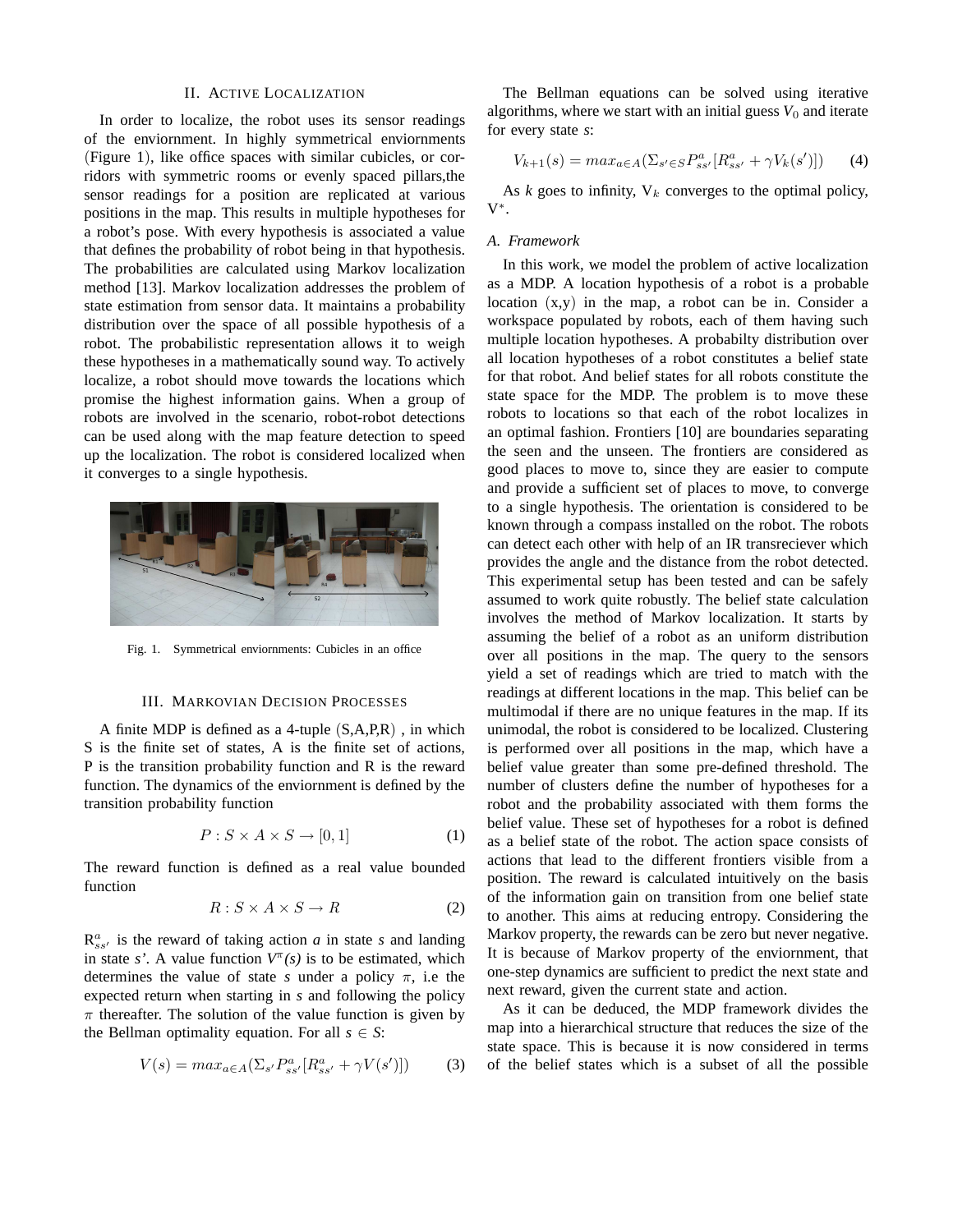positions in the map.The mapping of these logical clusters, i.e belief states, to actual positions in the map is done by dividing the map into a grid structure. The granularity of the grid structure can be assumed to be some appropriate value for e.g, the smallest cubicle in the map. The granularity should assure that no two clusters fall in the same grid. The learning algorithm would enable the robots to learn how to move, if they find themselves in a certain grid in the map, such that it encounters either other robots or unique features in the map thereby facilitating localization. Intuitively the robots learn the features in the map as well as the locations where it might find other robots. To avoid enumeration of all the possible belief states, a Cerebellar Model Articulation Controller (CMAC) is used to implement the value function *V(b)*. A CMAC [14] uses tile coding and the weighted sum of the tiles yield the  $V(b)$  for a belief state. It in turn acts as a function approximator for the belief states which dont get visited during the training. Since the cardinality of a belief state represents the dimension of the state space, the number of tilings to be used become enormous. But since only few of the values in the belief state are non-zero at every instant ( since sensor readings are clustered into hypotheses ) , number of tilings dont extend more than 10, say. Hence 10 tilings can be safely used. The tiles in the tiling are assumed to be uniformly spaced since no prior information about the nature of input space is known.

### IV. FORMULATION

The algorithm is semi-distributed in nature. Most of the multi-agent learning algorithms suffer by high computational complexity because of the joint state and action spaces for the robots which increase exponentially with the increase in the number of robots. The robots in this framework are loosely coupled to each other. They update the same value function, but the information about other robots in the enviornment is only limited to robot-robot detection. Thereby, the robots dont need to know the positions of all other robots in the map as well as the actions they take. In this way, the method provides an effective solution of learning from the experiences of the other robots, but avoids the large state and action spaces at the same time. This feature of the algorithm also captures the robot-robot interaction effectively hence driving the robots to move to frontiers where the probability of finding other robots is maximum.

#### *A. Basic Algorithm*

The pseudocode for the algorithm is provided below. The notations used are:

 $V(a) \rightarrow$  The goodness value for the action 'a'

 $b(s_n) \rightarrow$  Is the vector of the belief state 'b', nth element  $\cdot$ <sub>Sn</sub> $\cdot$ 

 $R_{map} \rightarrow$  The reward due to map information.

 $b' \rightarrow$  The next belief state b-prime.

 $V(b) \rightarrow$  The goodness value of the belief state b.  $R_{map+r-r_{detection}} \rightarrow$  The reward due to map information

- and information gain due to robot-robot detection.
	- 1) Make observations, Compute the belief state 'b'
	- 2) Calculate the projected gain that each action would yield

$$
V(a1) \leftarrow \Sigma_{n \in N} [b(s_n) * (R_{map} + (\lambda * V(b')))] \quad (5)
$$

- 3) Choose the action 'a' which has the highest V value.
- 4) Execute 'a'
- 5) If finds another robot
	- Update belief state.
	- Calculate reward  $R_{map+(r-r)detection}$ .
- 6) Update V(b)

$$
V(b) \leftarrow \alpha(R_{map+r-r_{d}\text{etection}} + \gamma * V(b') - V(b)) + V(b)
$$
\n(6)

#### 7) Repeat until the robot is localized

A set of robots are set up in the enviornment. The above algorithm is executed on all the robots independently except the step 6. The robots start with sensing their surroundings and calculating the belief state, as explained above. The robots then perform a one-step look ahead by calculating the action which would yield the maximum information gain. Since its a look-ahead, the only information gain available is due to the map features, hence the reward  $\mathbf{R}_{map}$ . The robots execute the action which seems to be most beneficial in step (3). Now the robot looks for any possibilities of robot-robot detections. If any robot is found in the vicinity, the angle and distance from the robot is supplied. With this information, the robot tests all its hypotheses and checks which of them are now feasible. (For, e.g, one of the hypothesis might suggest that the robot is detected beyond a wall, discard it). Update the new belief state and calculate the reward. Since this reward is due to both the map features (from step 2) and presence of other robots, its termed as  $R_{man+(r-r)detection}$ . This reward is jointly fed back by all robots to the commonly shared CMAC. The above set of steps are repeated, until all robots get localized. The training runs consists of various initial configurations for varied number of robots.

To avoid getting stuck in the local minimas at step (3), the exploration strategy of  $\epsilon$ - greedy with a slight modification is adopted. One could use strategies like softmax action selection but  $\epsilon$ - greedy is used for computational convenience. The value of  $\epsilon$  is high in initial training iterations but is decreased as the training proceeds. This is done to avoid the unlearning. Since the higher frequency of low rewards can over weigh a low frequency of high reward, it is ensured that random actions are not exceuted too frequently.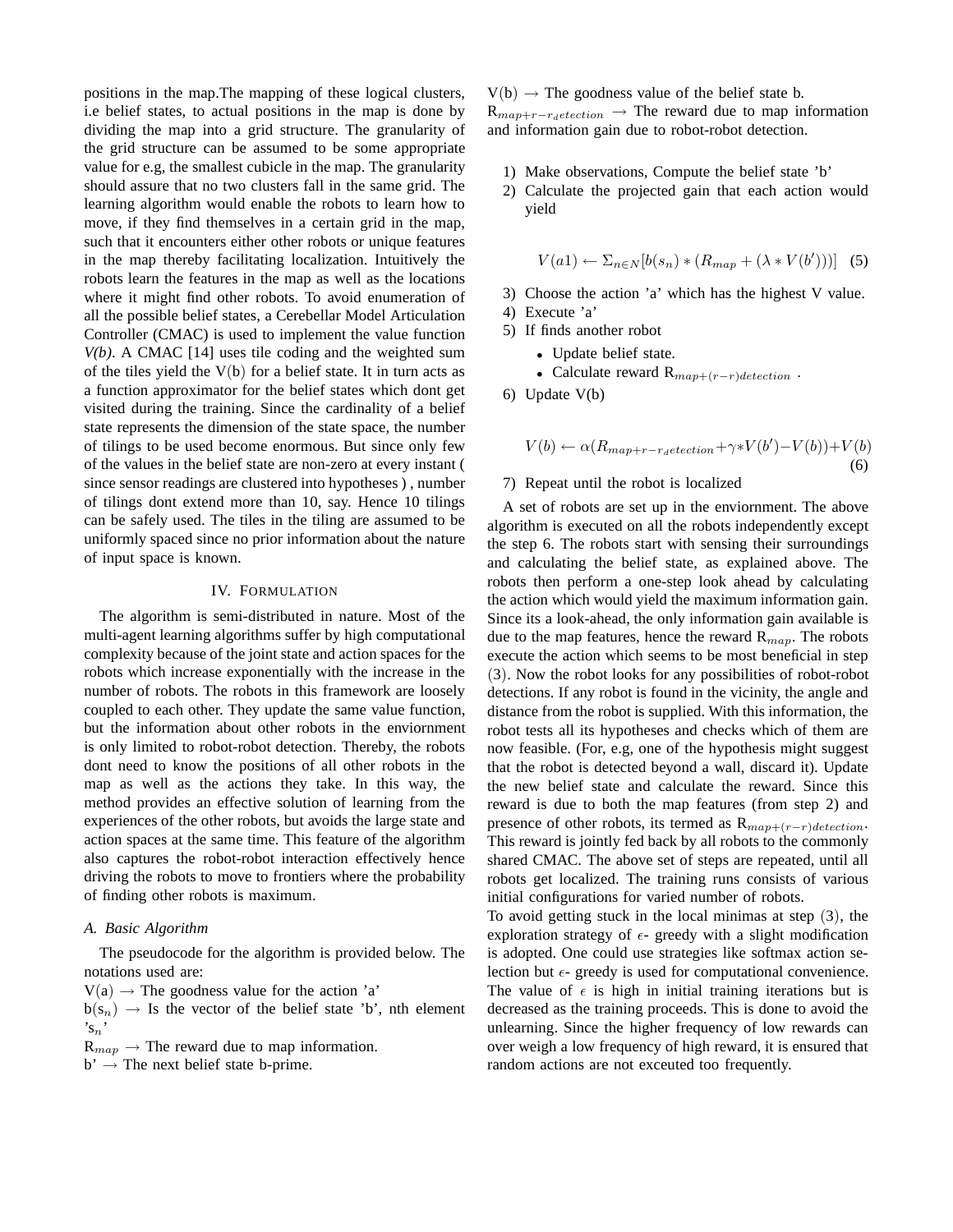The state value function  $V(s)$  is estimated instead of stateaction value function ,i.e  $Q(s,a)$ . This has twofold benefits. One, it reduces the computational complexity since the Q(s,a) would require maintaining multiple CMAC's, one for every kind of action. And second, by estimating  $V(s)$ , one can assimilate the experience and capture the interaction of the multiple robots effectively. The method tries to estimate a goodness value of every belief state and guiding the robots towards the belief states with higher goodness value.

The immediate feedback of a (state, action) pair is incorporated with the help of one step look-ahead in step (2) of the algorithm.

## V. TESTS AND RESULTS

The experiment was carried out with 20 robots on Map B, Fig 7. The belief state evolution as explained in section IV-A, is shown for one robot.



Fig. 2. Green dots represent the probability of all hypotheses of the robot

In Figure 2, the robot takes an initial scan and calculates its belief state. Each cluster of green dots represent one hypothesis, and hence one element in the belief state.



Fig. 3. The sensor scan is taken from all hyptheses locations

In Figure 3, the robot considers a scan from all its possible hypotheses.

In Figure 4, after the scan, the robot moves south because Q value for the action south was highest. This is evidently due to the memory of finding other robots during training.

In Figure 5, after the robot moves south, it detects an another robot and is able to localize. The belief state becomes unimodal.



Fig. 4. The red dots indicate the probability before robot-robot detection

| <u>Christian de Christian de Christian de Christian de Christian de Christian de Christian de Christian de Chris</u> |  |  |
|----------------------------------------------------------------------------------------------------------------------|--|--|
|                                                                                                                      |  |  |
| <u>CI TITLI TITLI I</u>                                                                                              |  |  |

Fig. 5. The green dots indicate the probability after robot-robot detection

There were two kind of tests performed.

1) The method was tested on different kind of maps to verify the proof of concept. These maps were designed in order to test the algorithm in practical situations. The learning pattern for different kind of maps are shown below:

a) Map A: Figure 6

| <b>Directors Face Sales 分级处理器</b><br>markey, new | 48<br>\$20.995    |
|--------------------------------------------------|-------------------|
|                                                  |                   |
|                                                  | D<br>יבדדב)<br>٩Þ |

Fig. 6. Map A: Learning pattern shown by arrows

As seen in Figure 6, if the robots are present in the section A, intuitively the best action to be taken is south since it leads to the unqiue features of the map that would help to localize in the absence of the other robots. On the other hand, if all robots are guided to south, the probabilty of robot-robot detections is also high. The algorithm learns to choose the action south if the robot is in any of the cubicles in the section A.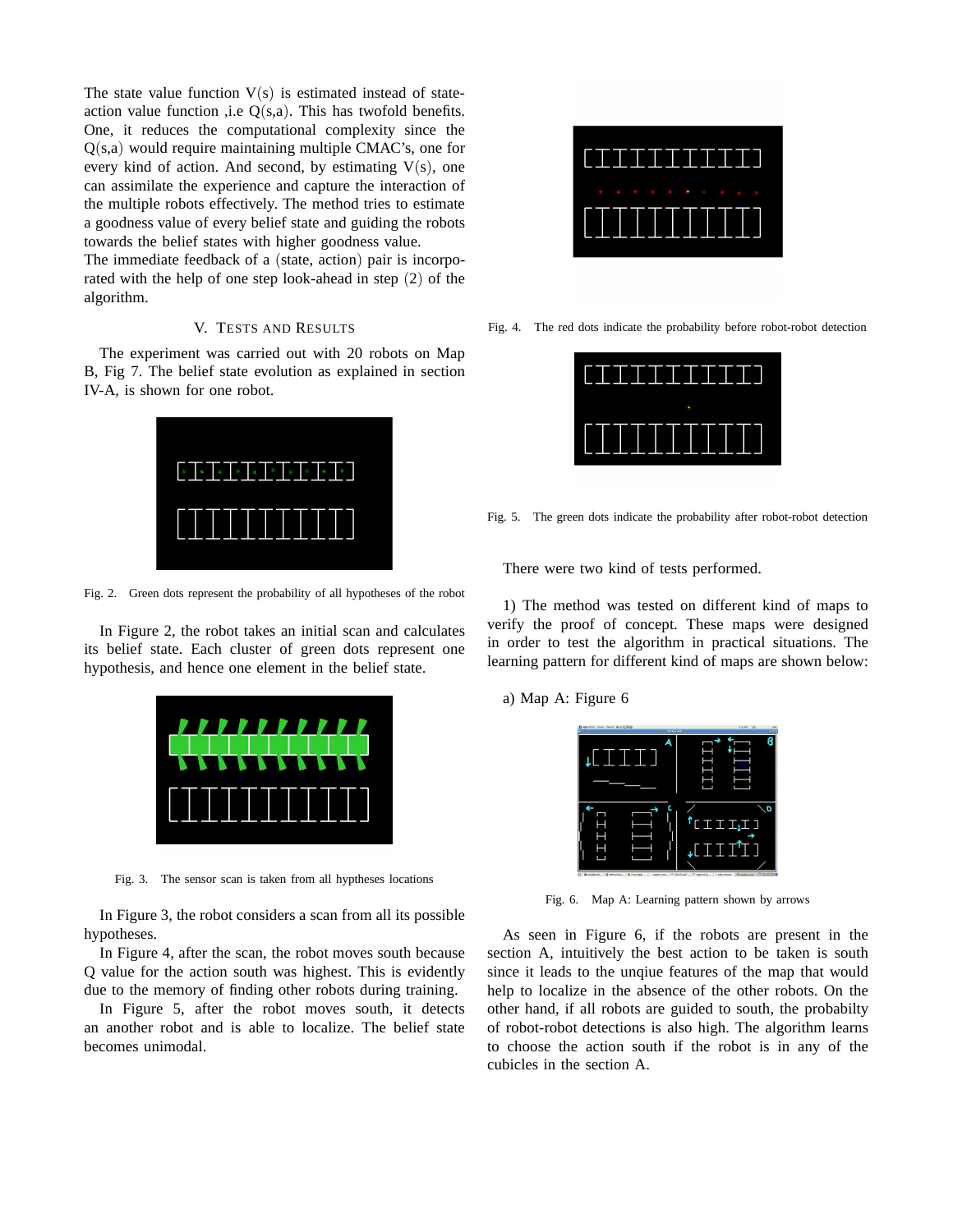In section B of the map that has no unique features the algorithm learns to move the robots in a direction (shown in the figure) so that there are more robot-robot detections. In cases, where there were not enough robots in the opposite row of cubicles, the robots learn to move towards the sides.

In section C, the robots clearly learn to move towards the obstacles. It is apparent due to the fact that there is a unique feature outside every cubicle which surpasses the gain due to robot-robot detections.

In section D, the learning pattern is the most intuitive. The robots first move towards the obstacles, i.e north for the upper row of cubicles and south for the lower row. This is because of the huge gain yielded by the action towards the obstacles when the robot was in any one of the corner cubicles and got instantly localized. If the robot still remains unlocalized, it moves towards the space between two cubicles in the hope of finding other robots. If it still remains unlocalized, it moves sideways to get localized.

The above pattern was verified by a testcase consisting of 7 robots, one in every row of cubicles. The corresponding pattern for every section stated above was observed.

b) Map B: Figure 7



Fig. 7. Map. With almost no unique features in map to aid localization

As it can be seen, the above map is challenging since there are almost no unique map features to aid localization. Hence it serves as an ideal platform to test the algorithm. The robots learn to move in directions shown by the arrows. The space between the cubicles is where there is highest probability of having robot-robot detections. When there are no other robots, the frontiers on the sides are selected which lead the robots to the end of the row where they get localized with the help of the wall.

The similar pattern has been observed in Map A. Since the learning pattern is consistent over different kind of maps, it can be safely assumed that the method would work on all general maps.

TABLE I TREND OF LOCALIZATION TIME WITH RESEPECT TO THE NUMBER OF ROBOTS FOR MAP B

| No. of robots | No. of Iterations |
|---------------|-------------------|
|               |                   |
|               |                   |
| 11            |                   |
| 15            |                   |
| 20            |                   |

2) The second test performed was to show the flexibility of the framework to infer the results for different number of robots without re-training. The framework, if trained for an appropriate number of robots can be used for a varied range of number of robots without re-training each time. To prove this, the *MAP B* was trained with test cases for 10 robots ( i.e 5 in each row of cubicle) and 6 robots ( 3 in each row of cubicle). The objective is to train the framework to look out for map features when there are no robots around to aid localization and move to locations of higher robot-robot detections, in general. The former is achieved by training it extensively with lesser number (6) of robots and the later by training with large number of robots (10).

The testing is done with a range of number of robots and number of iterations required to localize were recorded.

The trend is plotted in the graph 8. The graph shows that on an average the number of iterations required to localize all the robots decreases with the increase in the number of robots. This shows that the framework learns to take advantage of the presence of other robots. On the other hand, it does not get handicapped in the absence of other robots and uses the map features available to localize.



Fig. 8. Trend showing number of iterations VS Number of robots

This as a matter of course, also proves that the framework need not be re-trained everytime the number of robots to be localized changes. The training sample space should consist of test cases with appropriate number of robots after which the framework can handle the entire range of robots in between.